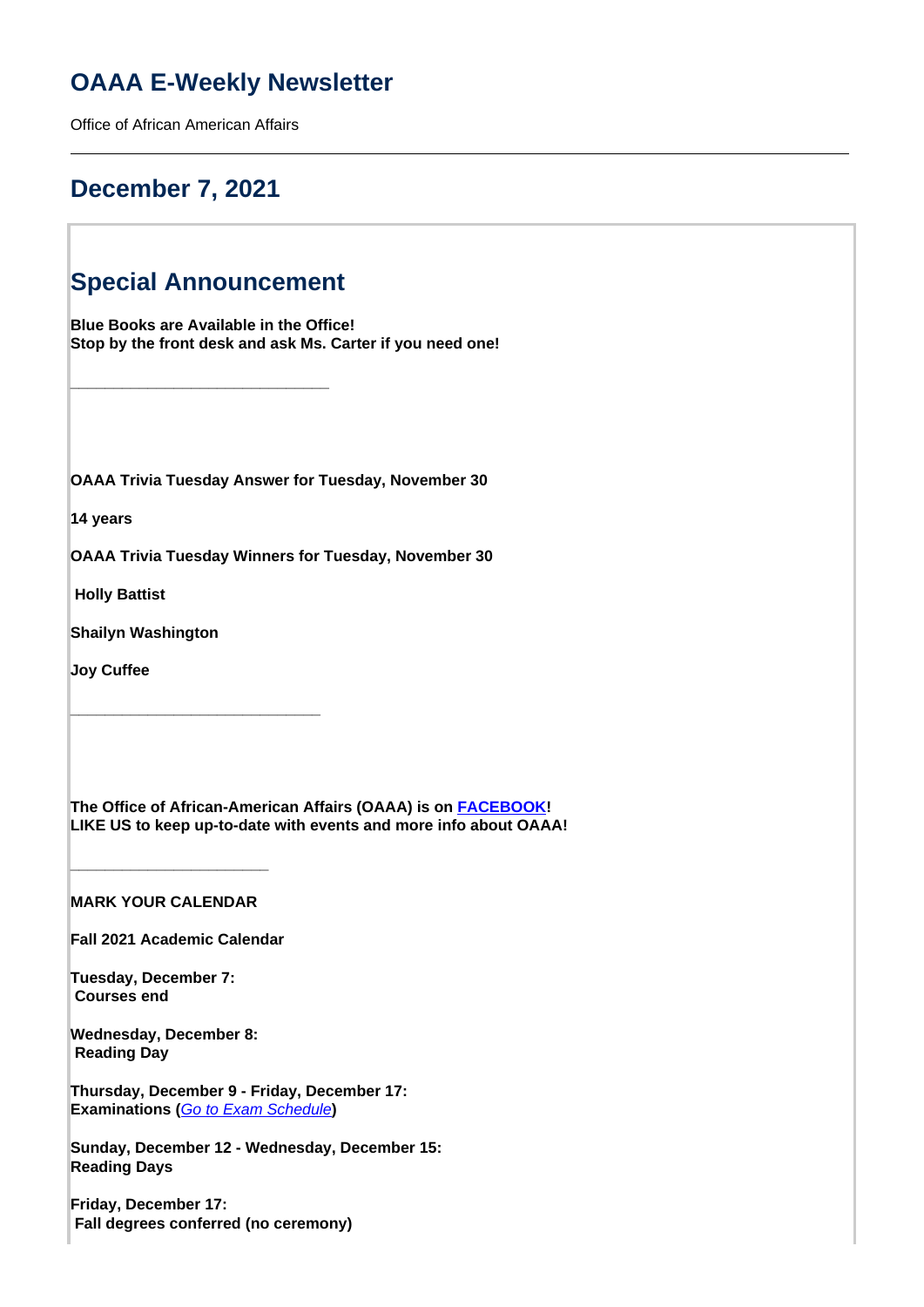# **OAAA Announcements & Services**

**OAAA Tutoring for Fall 2021 – Contact: Dean Thomas for more information**

## **OAAA tutors meeting dates & times via In-Person & Zoom**

### **OAAA Calculus & Statistics Tutoring with Travis Elliott**

Tuesdays – 1:00 pm-3:30 pm – (in person) W.E.B. DuBois Conference Room #2 Dawson's Row Thursdays  $-2:00$  pm-4:30 pm  $-\underline{Zoom}$  Room Passcode: 082999

## **OAAA Chemistry Tutoring with Yvette Gamor**

Thursdays - 5:00 pm-7:00 pm – (in person) W.E.B. DuBois Conference Room #2 Dawson's Row **Email** for Zoom appointments if needed.

## **OAAA Biology & Chemistry Tutoring with Kamryn Crowder**

Tuesdays – 11:00 am-1:00 pm – (in person) W.E.B. DuBois Conference Room #2 Dawson's Row **Email** for Zoom appointments if needed

## **OAAA Organic Chemistry Tutoring with Heran Tadesse**

Mondays – 12:00 pm-2:00 pm – (in person) W.E.B. DuBois Conference Room #2 Dawson's Row Email for Zoom appointments if needed

**Contact: Dean Mason for more information on:** 

\_\_\_\_\_\_\_\_\_\_\_\_\_\_\_\_\_\_\_\_\_\_\_\_\_\_\_\_\_\_\_\_\_\_\_

- **Black College Women (BCW) Book Club**
- **Black Male Initiative (BMI)**
- **Black President's Council (BPC)**
- **Black College Women (BCW) In the Company of my Sister**

## **Quote of the Week**

**"I was worth \$1,800. For one to run away meant a loss of that much money, and anyone who aided me was a thief, worse than a thief, because he was an enemy to the institution of slavery. So the hand of the law, the anger of the people, and the consolidated fear of the south were all in a hot cry after anyone who**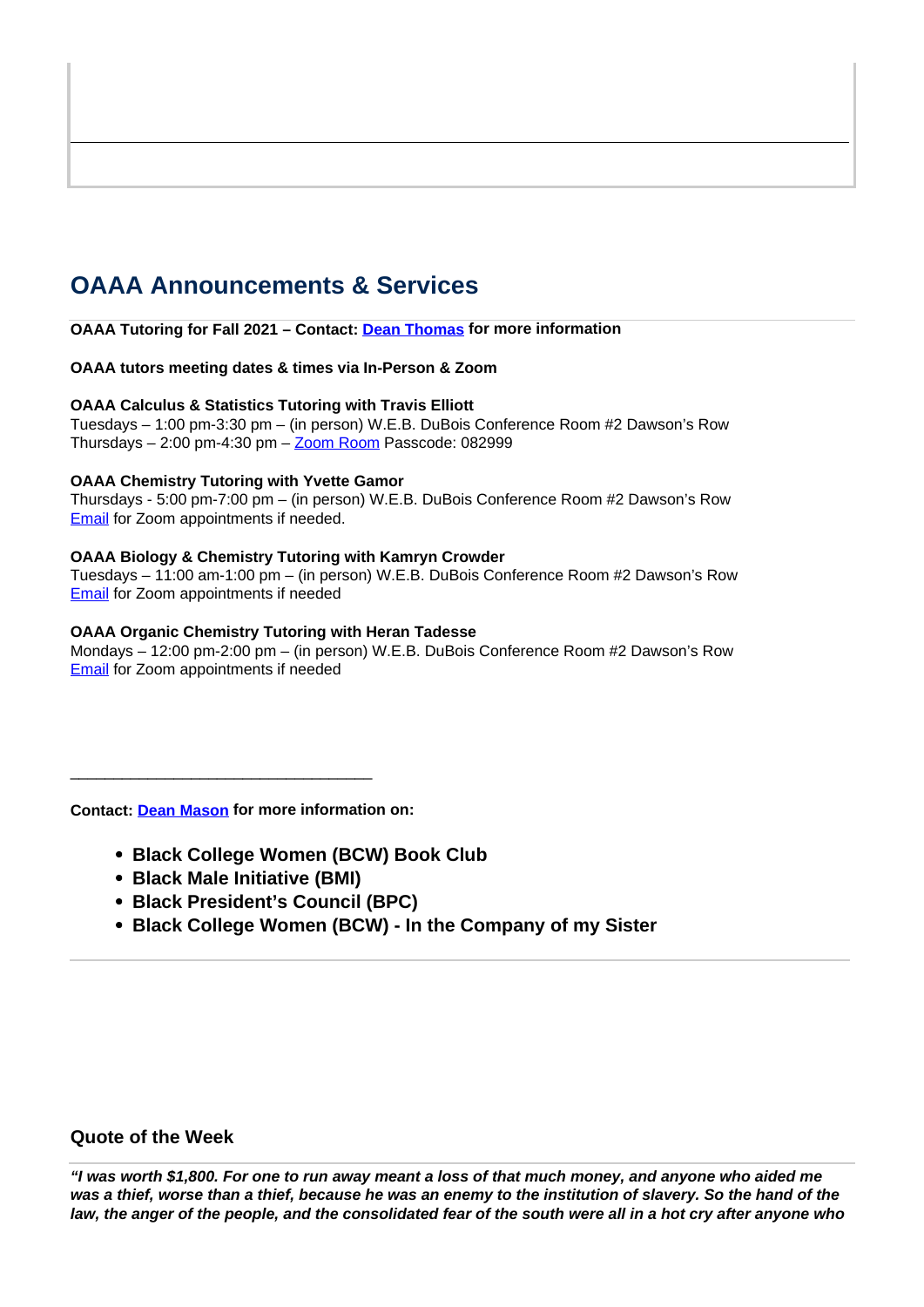## **Student Spotlight**



### **Sabrin Mohammednur**

Sabrin is a 4th year student from Bethesda, Maryland double majoring in Public Policy & Leadership through the Frank Batten School of Leadership and Global Development Studies through the College of Arts & Sciences. She is currently a Resident Advisor (RA) for Copeley dorms, co-founder and Vice-President of Black Muslims @ UVA, Activities Coordinator for the Ethiopian Eritrean Student Association and head choreographer for their dance team. She is also a member of The IMP Society. Sabrin has been a student worker at the Office of American Affairs since her second-year and she is an active member of the OAAA Peer Advisor Program. Sabrin is currently doing research for Dr. Brian Williams in the Public Engagement in Governance Looking, Listening, and Learning Laboratory (PEGLLLLAB). After graduation, Sabrin is interested in pursuing a career in international development.

You can nominate someone (not yourself) to be in the Spotlight. Send your nominations to Dean Antoinette Thomas (art8u@virginia.edu) every Thursday by 12 noon.

## **Quote's Corner**



John P. Parker (1827 – January 30, 1900) was an American abolitionist, inventor, iron moulder and industrialist. Parker, helped hundreds of slaves to freedom in the Underground Railroad resistance movement based in Ripley, Ohio for nearly fifteen years. Parker was born in Norfolk, Virginia 1827. He was the son of a slave mother and white father. At the age of eight John was forced to walk to Richmond, where he was sold at the slave market to a physician from Mobile, Alabama. While working at the doctor's house as a domestic servant, John was taught to read and write by the doctor's family, although the law forbade slaves being educated. He asked one of the doctor's patients, a widow, to purchase him. After taking title to him, she allowed him to hire out to earn money, and he purchased his freedom from her for \$1,800 in 1845. In Ripley, Parker joined the resistance movement, known as the Underground Railroad, whose members aided slaves escaping across the river from Kentucky to get further North to freedom; some chose to go to Canada. He guided hundreds of slaves along their way, continuing despite a \$1,000 bounty placed on his head by slaveholders. The federal Fugitive Slave Act of 1850 increased the penalties for such activism. Parker risked his own freedom every time he went to Kentucky to help slaves to escape. During the Civil War, he recruited a few hundred slaves for the Union Army. Parker developed and patented a number of mechanical and industrial inventions, including the John P. Parker tobacco press and harrow (or pulverizer), patented in 1884 and 1885. Parker was one of the few blacks to patent an invention before 1900. His autobiography, a slave narrative, was published in 1996 as His Promised Land: The Autobiography of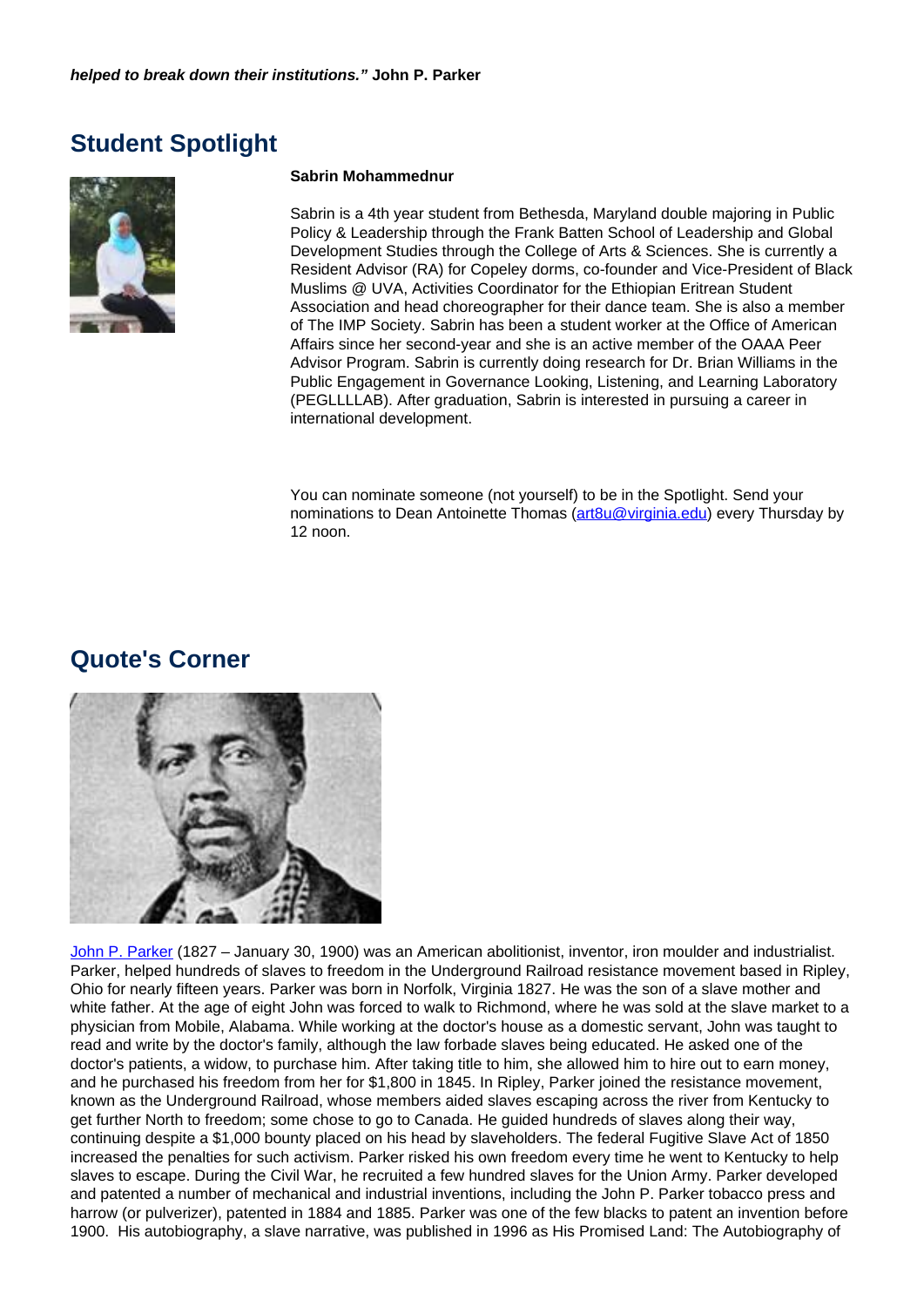John P. Parker, Former Slave and Conductor on the Underground Railroad. He married Miranda Boulden in 1848. They had six children together. They censured that all their children were educated. Two generations from slavery, all six went to college and entered the middle class. The John P. Parker House was designated a National Historic Landmark in 1997 by the U.S. Department of the Interior. John P. Parker School, in Cincinnati, Ohio is named after him.

# **Upcoming Events**

#### **One-On-One Office Hours Sign-Up**

Tuesdays – 9:00 am-11:30 am EST & Wednesdays – 1:00 pm-3:30 pm EST with Ryan Sherman, Academic Coordinator / Tuesdays & Wednesdays 9 AM - 12 PM EST with Jessica Livingston, Direction of Student Affairs

Meet with us to discuss our majors and get specific questions answered about transfer credits, academic requirements, recommended courses and more

### **Peer Financial Counseling Available!**

Tuesday-Thursday – 1:00 pm-5:00 pm – Georges Student Center Room 245

Peer Financial Counseling offers all UVA students one-on-one help from trained peer counselors on a variety of topics including budgeting, student loans, personal credit, basic investing, and more. Our counselors understand the stresses that come with being a college student and want to help you better manage those factors while in school. Write to us at to schedule an appointment! For More Information! Contact Name: Dustin Ciraco

**Connect with the School of Education and Human Development (EHD) – Zoom and In Person Opportunities!** EHD offers majors that lead to careers in teaching, public health, speech pathology and audiology, research, education policy and more. Connect with us by signing up for our mailing list or attend one of the upcoming events.

#### **Walking Tour Sign Up**

Open to current students, prospective students and families – get a tour of our buildings and meet with one of our EHD Student Ambassadors! Sign Up Here!

#### **UVA Mutual Aid Free Store**

Donate Today!

UVA Mutual Aid has created a radical community of care at UVA since it's inception in March of 2020. As we implement our broader goals for Mutual Aid at UVA, the next step in our journey is to create a free store with resources. The free store will include clothes, healthcare products and more for all university students and workers. Follow us for updates and to join us in galvanizing change towards an equitable UVA. Please donate and share today! For more information. Contact Name: Sarandon Elliott

## **Opportunites with Deadlines**

#### **Internship Opportunity for 3rd year students**

White Oak Healthcare Finance, a private credit fund is looking for third year summer interns for this summer. If interested, here is a link to the posting. Contact: Charlie Ratliff

### **Associate Community Organizer Positions begins: Monday, January 10, Monday, May 9, and Monday, August 8, 2022**

Starting salary \$40,500/year + benefits. Positions open in: Florida: Fort Lauderdale, Fort Myers, Jacksonville, Manatee County, Miami, Sarasota, St. Petersburg, Tampa; Kansas: Lawrence, Wyandotte County, Johnson County; Kentucky: Lexington; South Carolina: Charleston, Columbia; Virginia: Charlottesville, Richmond; Lead Community Organizer / Executive Director positions begin Fall 2021 in: Florida: Brevard County, Sarasota; Kansas: Wyandotte County. DART organizations are diverse coalitions that include communities of color, low-to-moderate-income communities and immigrant communities. We strongly encourage people from these backgrounds, as well as fluent Spanish speakers and DACA recipients, to apply. To apply or learn more about DART, visit or find us on Instagram and Facebook @theDARTcenter. Still have questions? Contact Moe or (602) 510-4658.